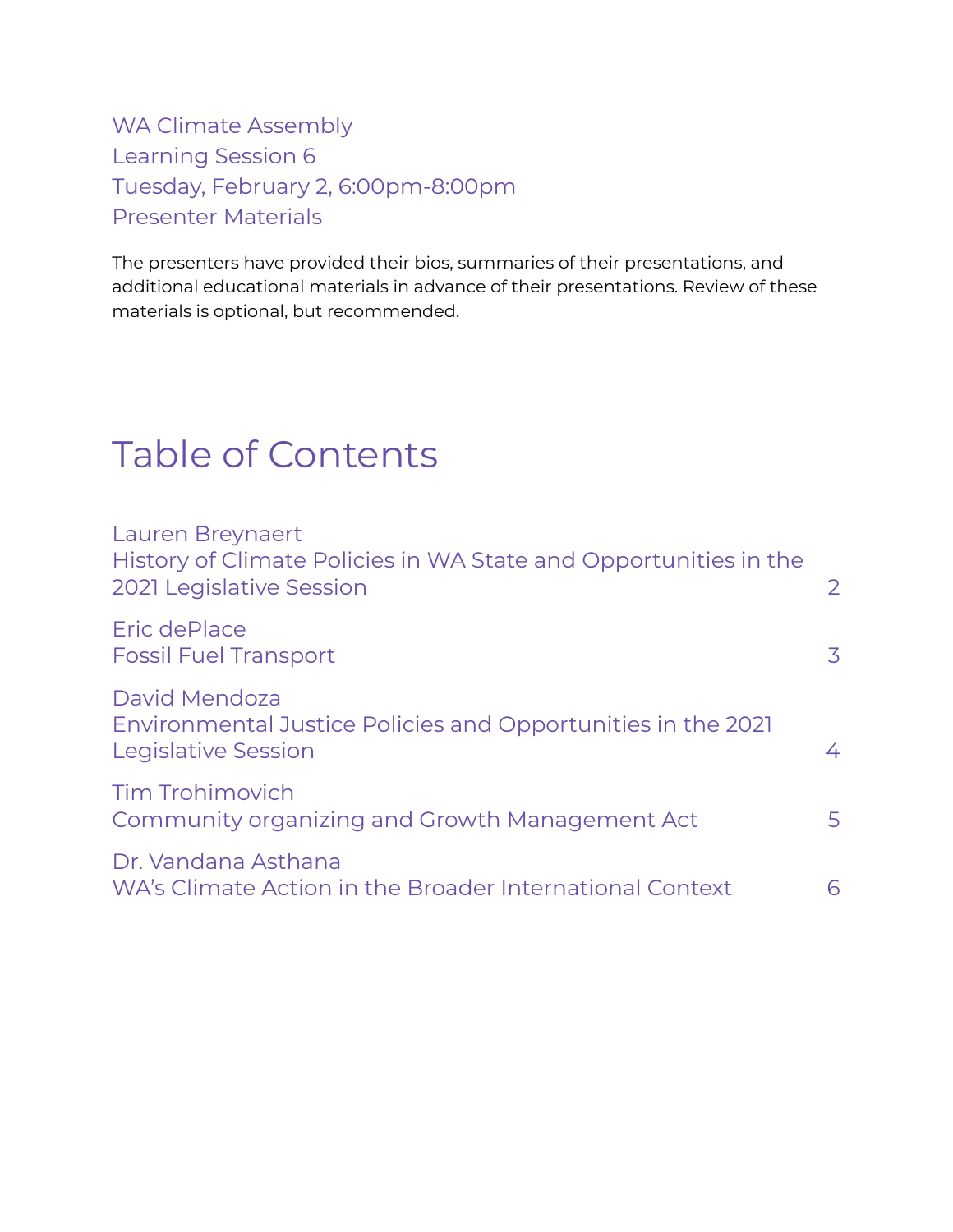# **Lauren Breynaert**

<span id="page-1-0"></span>Coalition Director of the Climate Alliance for Jobs and Clean Energy *Expert Presenter*

## <span id="page-1-1"></span>**History of Climate Policies in WA State and Opportunities in the 2021 Legislative Session**

*Learning objective: Learn about the history of climate policies, including carbon pricing and other related policies (e.g., CETA), in WA State and about upcoming priorities in the current 2021 legislative session and beyond.*

#### **About Lauren:**

Lauren is dedicated to working in and growing the environmental justice and climate justice movements at the intersection of racial and economic justice. Lauren has worked with national and statewide coalitions and campaigns including the Moving Forward Network, a national environmental justice coalition, and the Climate Alliance for Jobs and Clean Energy. Lauren is currently the Coalition Director of the Climate Alliance for Jobs and Clean Energy, a statewide climate justice coalition based in Washington state with partners including environmental advocates, labor unions, community of color-based organizations, health professionals, and faith communities, working with tribal nations, committed to building a resilient climate justice movement and passing equitable solutions to the climate crisis. Lauren's work with the Climate Alliance has helped change the conversation in Washington state from whether we should take action on climate, to demonstrating how it should be done: with a broad coalition that includes frontline communities and impacted workers, and climate policy solutions that support the just transition of impacted for workers, low-income communities, and communities of color who disproportionately bear the impacts of pollution and of the transition. Lauren was born and raised in Washington State and currently resides in the town of Port Angeles, Washington with her partner and dogs Odi and Tucker.

#### **Optional additional materials:**

● <https://waclimatealliance.org/resilientfuture/>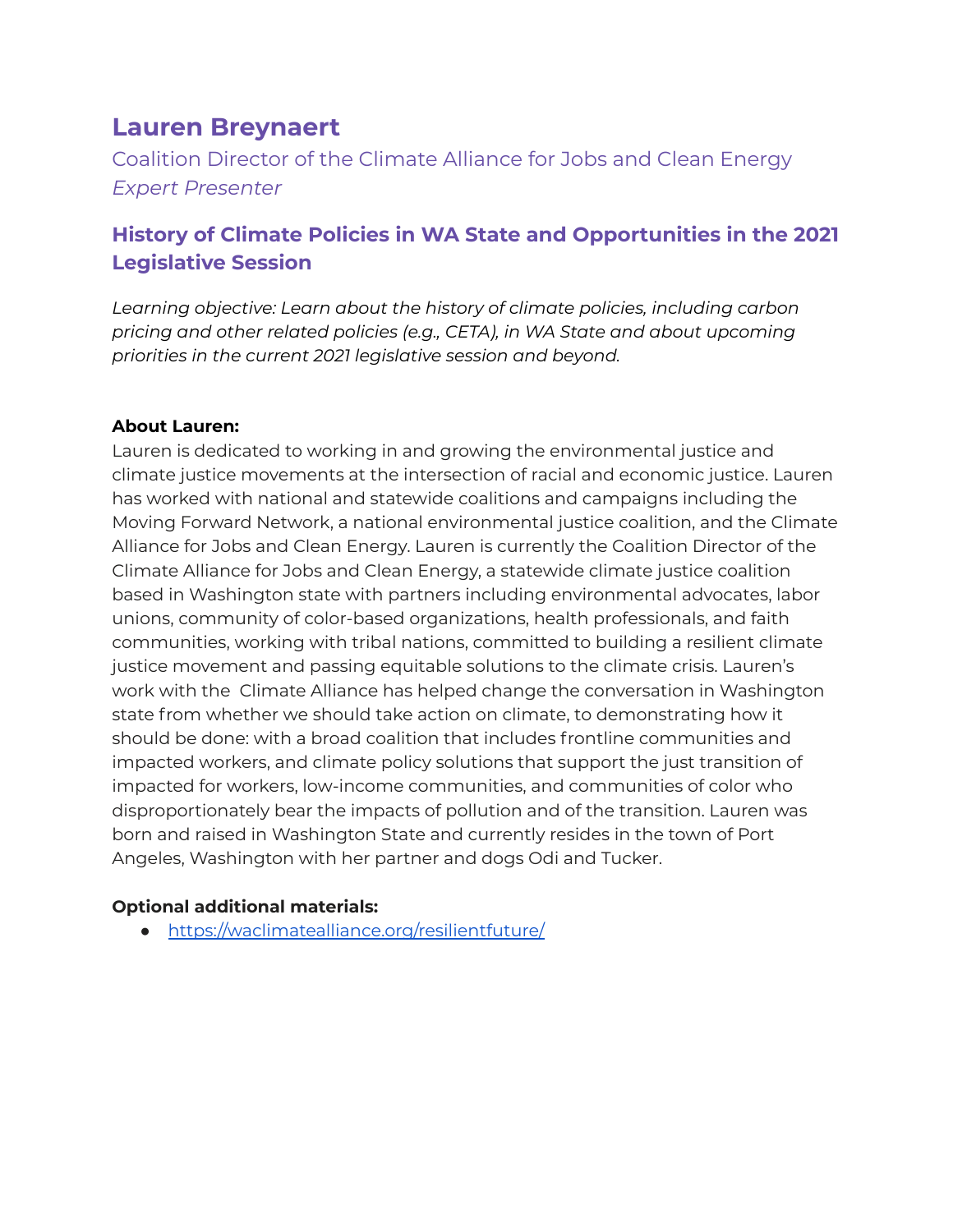# **Eric dePlace**

<span id="page-2-0"></span>Director of the Thin Green Line Program at the Sightline Institute *Expert Presenter*

### <span id="page-2-1"></span>**Fossil Fuel Transport**

*Learning objective: Learn about the history of fossil fuel transportation policies, why they are needed, and how they link to other carbon emissions reduction policies and strategies.*

### **About Eric:**

Eric de Place is director of the Thin Green Line program at the Sightline Institute, devoted to shedding light on coal, oil, and gas development in the Pacific Northwest. During nearly two decades at Sightline, Eric has earned a reputation as an authority on a range of issues, as well as an effective advocate who shapes public policy at the state and local level. His successes include research-based efforts to roll back oil industry tax loopholes, halt dirty energy projects, defeat right-wing property rights initiatives, expose shady PR firms, advance regional climate policy, and much more. He has published more than a thousand pieces of popular writing and technical analysis on sustainability issues and his work has been featured in hundreds of news media stories, including at Time magazine, the New York Times, Washington Post, Fox News, CNN, Vox, NPR, the Guardian and scores of other outlets.

In addition to working with Sightline, Eric also runs an independent consulting practice founded on the belief that well-crafted research can capture the imagination to drive change. In that capacity, he recently designed and launched a new progressive think tank for Appalachia, the Ohio River Valley Institute, where he serves as a senior research fellow.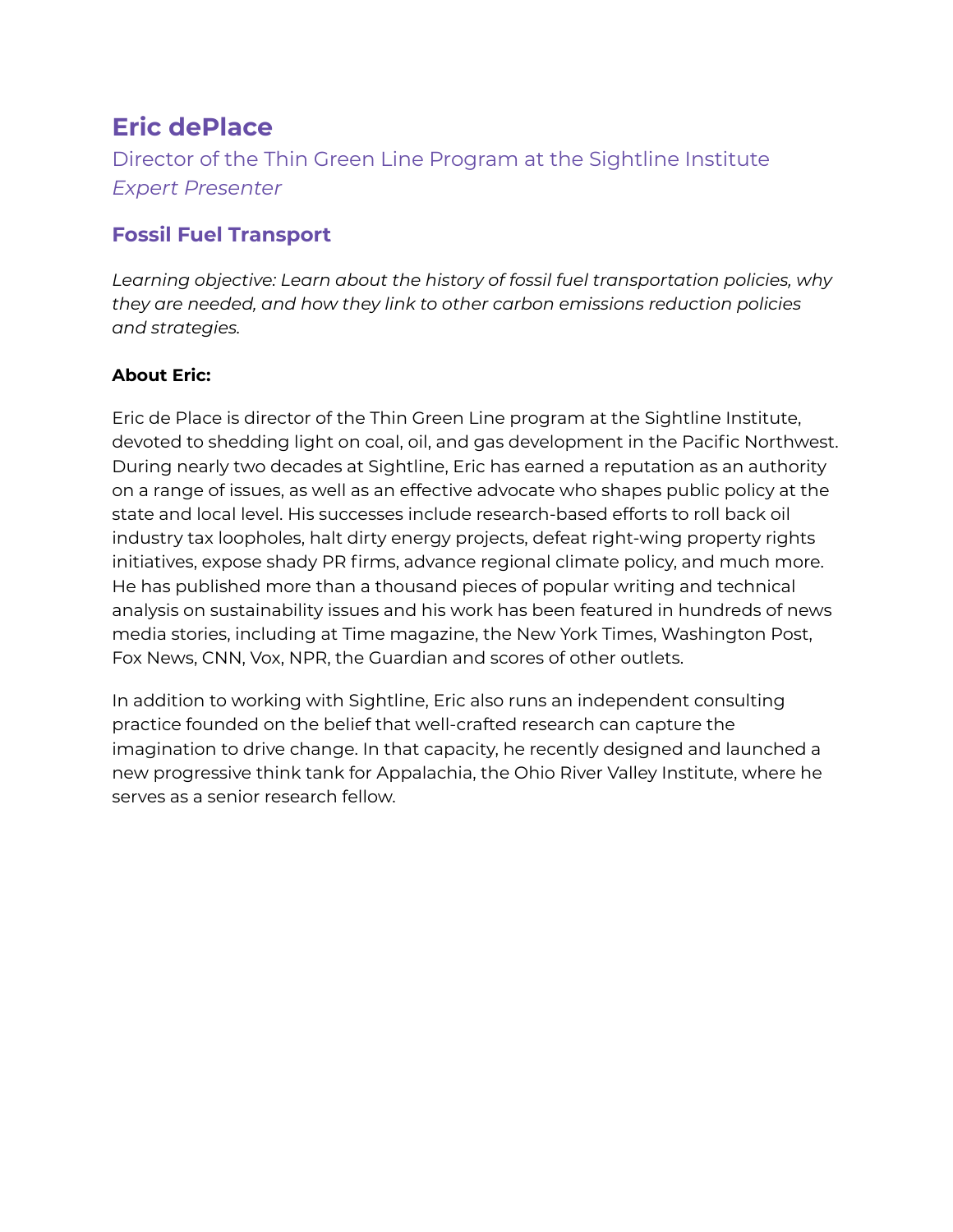# **David Mendoza**

Director of Public Advocacy and Engagement at the Nature **Conservancy** *Expert Presenter*

### <span id="page-3-1"></span><span id="page-3-0"></span>**Environmental Justice Policies and Opportunities in the 2021 Legislative Session**

*Learning objective: Learn about environmental justice and how it can manifest in climate mitigation policies at the state level, the environmental justice task force, and upcoming priorities.*

#### **About David:**

David is the Director of Advocacy and Engagement for the WA chapter of Nature Conservancy overseeing state and federal lobbying and policy communication staff. Prior to TNC, he served as the Director of Legislative and Government Affairs for Front and Centered, a WA statewide coalition of organizations rooted in communities of color and people with lower incomes focused on environmental justice. In this role, David helped shape climate policy in Washington State and played a critical role in developing the HEAL Act. He has served on the state Environmental Justice Task Force.

From 2014 through 2017, David served as a Senior Policy Advisor in the Seattle Mayor's Office of Policy and Innovation. His policy portfolio included the development of 12 city ordinances including; cannabis regulations, labor standards, implementation of the Seattle Race and Social Justice Initiative and policies related to Uber/Lyft and AirBnB, among others. Prior to working in the Mayor's office, David served as a Policy Counsel for the House Democratic Caucus in Olympia, WA. While there, he advised Democratic Representatives on issues related to the Labor & Workforce Development Committee and the Government Accountability & Oversight Committee. This latter committee was tasked with liquor, gambling, tobacco and marijuana regulations.

His other experience includes working at Puget Sound Sage where he wrote the first research report making the case for a \$15 minimum wage at Sea-Tac Airport. His volunteer experience includes serving as a Commissioner for the Seattle Ethics and Elections Commission from 2011-2014 and as the 2014 President of the Latina/o Bar Association of Washington. He is a graduate of Pitzer College and Seattle University School of Law and is a licensed attorney in California.

#### **Presentation summary:**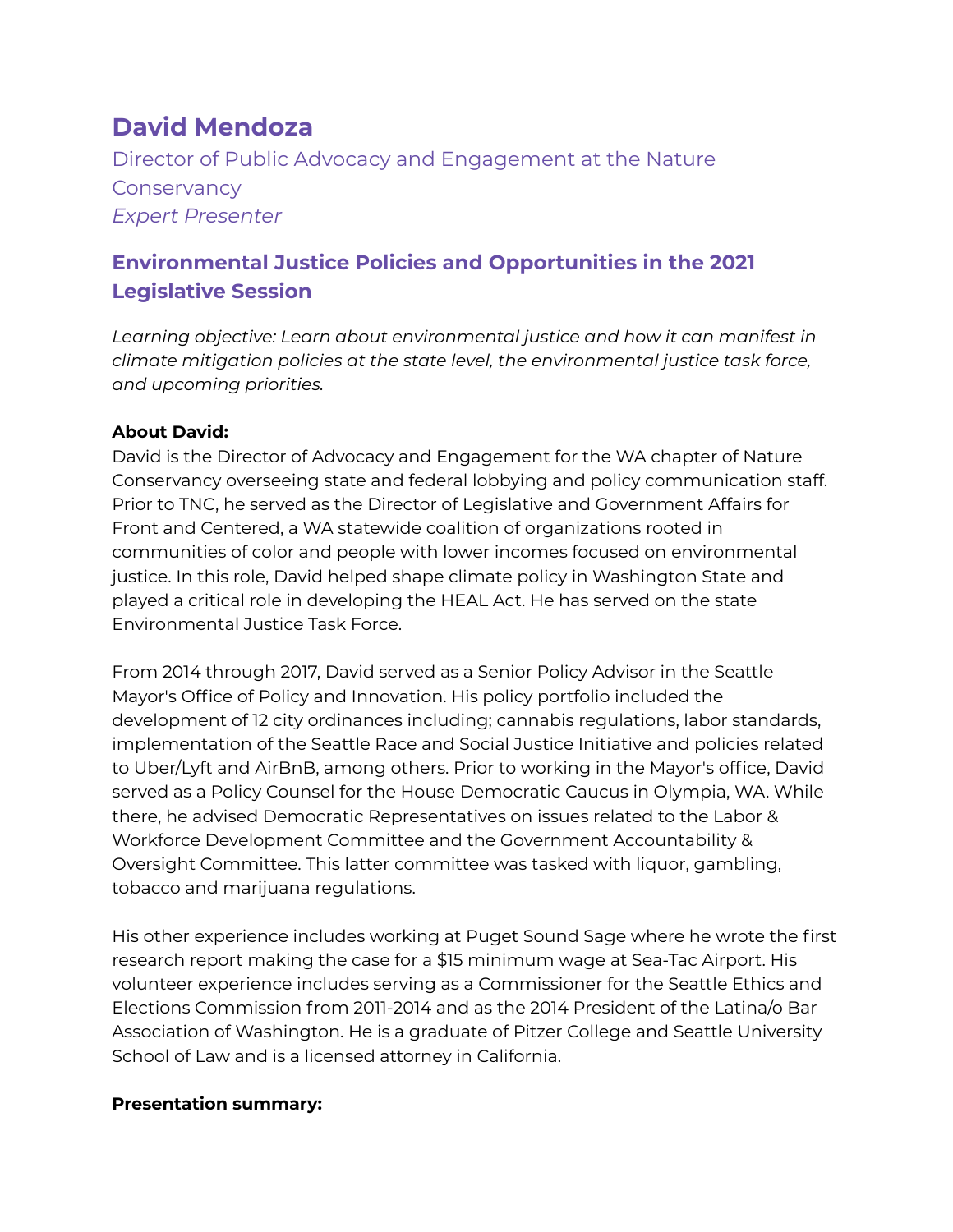David will cover the origins and work of the recently concluded WA State Environmental Justice Taskforce and touch on current legislation incorporating taskforce recommendations.

# **Tim Trohimovich**

<span id="page-4-0"></span>Director of Planning and Law at Futurewise *Expert Presenter*

### <span id="page-4-1"></span>**Community organizing and Growth Management Act**

*Learning objective: Learn about priorities and opportunities in the Growth Management Act and its update in how it can support climate mitigation policies.*

#### **About Tim:**

currently the Director of Planning & Law, joined Futurewise in 2001. He focuses on policy, education, technical assistance, and land use and environmental law. He has over 30 years of planning experience. He is a member of the American Institute of Certified Planners (AICP), the Washington and Oregon Bar Associations, and the Bar Association of the United States Supreme Court. In 2011, Tim was one of three instructors of the year for the University of Washington's Professional and Continuing Education Program. He co-wrote a chapter for Planning the Pacific Northwest published in 2015 by the American Planning Association.

#### **Optional additional materials:**

● See attached "Washington Can't Wait" PDF

# **Dr. Vandana Asthana**

Professor of Political Science and International Relations at Eastern Washington University *Expert Presenter*

### <span id="page-4-3"></span><span id="page-4-2"></span>**WA's Climate Action in the Broader International Context**

*Learning objective: Learn about how WA can be a leader in the US for climate action, framing it how policies can lead to benefits outside of WA State, including for other states/provinces. Learn about how WA State's ambitions fit within the broader international policy conversations about climate change.*